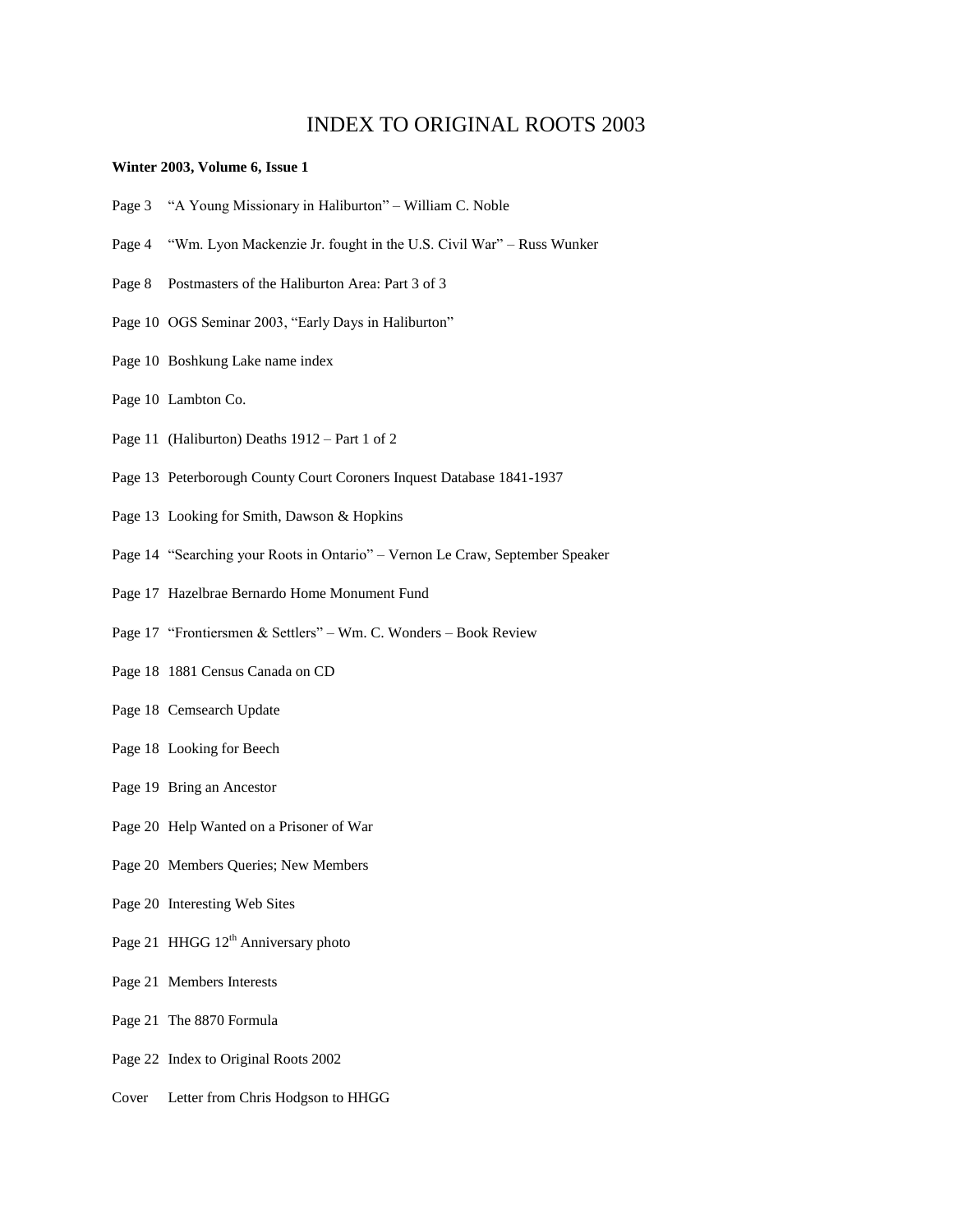## **Spring 2003, Volume 6, Issue 2**

- Page 3 A Word from the Chair Lynn Peel
- Page 3 A Word from the Editor Gail Leach-Wunker
- Page 4 "Decoration Day Service, Ingoldsby United Church & Pioneer Cemetery" John P. Hill
- Page 7 Girl Guide Camp Adelaide, Haliburton
- Page 8 Guiding Groups (& Brownies) in Haliburton County
- Page 10 A Census Tip
- Page 11 (Haliburton) Deaths 1912 Part 2 of 2
- Page 11 OGS Settler's Projects
- Page 12 Harcourt is 100 in 2003
- Page 13 "Are We Going From a Photo Shoebox To a Digital Shoebox?" Lori Roberts
- Page 14 Tips on Photo/Document Storage & Display; Multi-Generation Photographs; Photo Web Sites
- Page 15 Interesting Web Sites
- Page 15 Haliburton Area General Stores 1901
- Page 16 Books for Sale at Minden Hills Museum
- Page 16 LDS Puts Census Records On-Line
- Page 17 "They Worked & Prayed Together" Italians in Haliburton Co., (1 of 2) Leopolda Dobrzensky
- Page 19 HHGG Cemetery Books for Sale
- Page 19 Release of 1906 Census
- Page 19 The 8870 Formula Revisited
- Page 19 Coulter
- Page 20 "Southcombes in Haliburton: Part 1 of 2" John W. Southcombe
- Page 22 Deciphering Old Handwriting
- Page 22 Note Addresses for Future Family Historians
- Cover Pioneer Grave Marker at the Frost Centre
- **Summer 2003, Volume 6, Issue 3**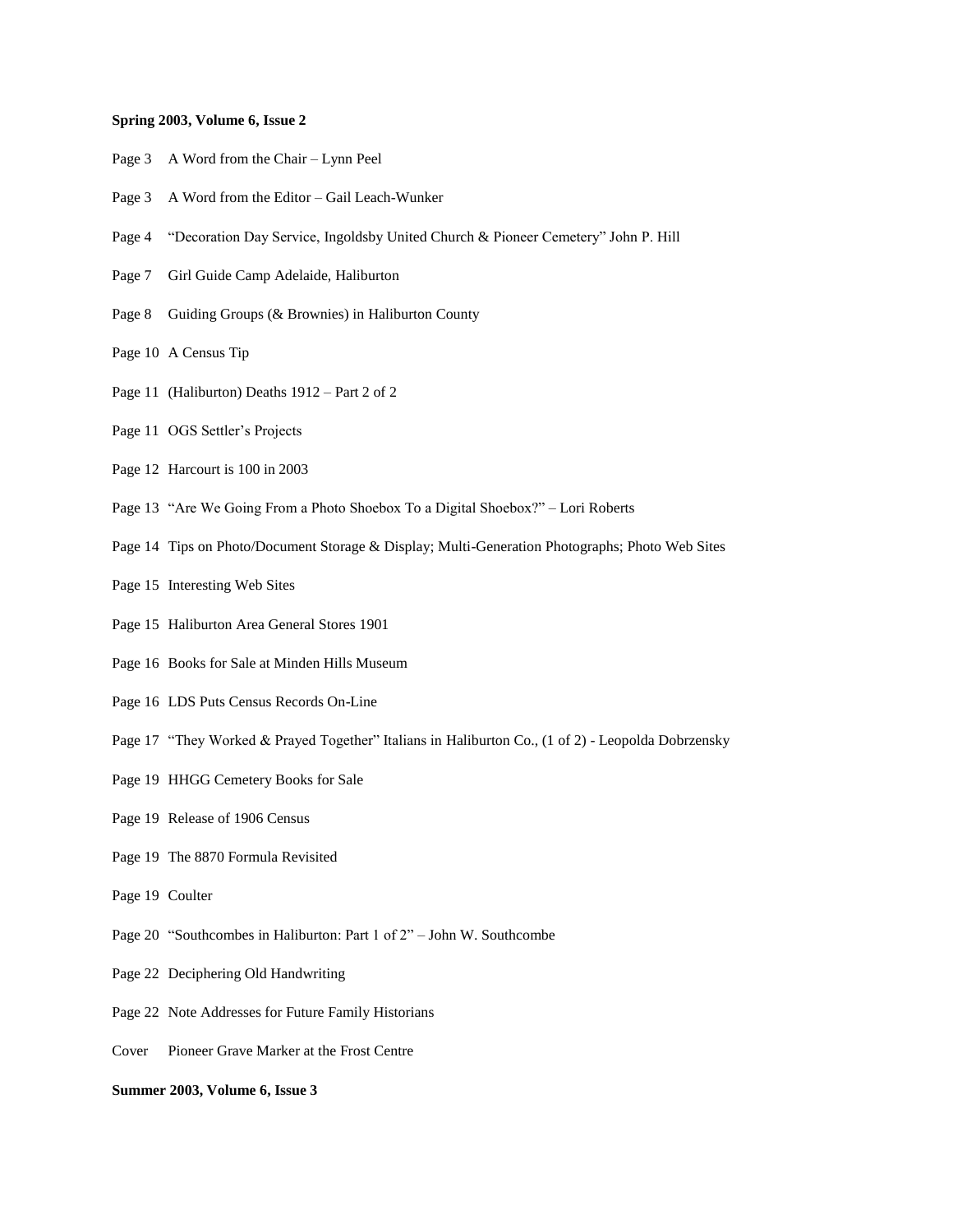- Page 3 "They Worked & Prayed Together" Italians in Haliburton Co., (2 of 2) Leopolda Dobrzensky
- Page 5 "Southcombes in Haliburton: Part 2 of 2" John W. Southcombe
- Page 6 Correspondence; Congratulations to Carol (Miles) Simmons
- Page 7 The United Empire Loyalists Joan Lucas, UE, April Speaker
- Page 10 Microfilm Borrowing
- Page 11 Extracts from Kinmount St. James Burials Jun. 2, 1882 Aug. 24, 1909
- Page 13 McKelvey's & Browns
- Page 14 Interesting Web Sites
- Page 15 Toronto Quarantine Regulations, 1940
- Page 15 Outdated Medical Terminology
- Page 16 Lower Maple Lake School, Stanhope Dave Bulford & Nancy Stinson
- Page 17 OGS Seminar 2004 Toronto
- Page 18 "Deliverance" Ellie MacNeil
- Page 18 Hunting & Fishing Guidelines, 1910
- Page 19 Ruth Clarke (Author of "Before the Silence") & Rick Beaver June Speakers
- Page 21 Archaic Occupations Country Life
- Page 22 East Victoria Promotion Examinations, Class II, June 1906 Arithmetic
- Cover East Victoria Promotion Examinations, Class II, June 1906 Geography

## **Fall 2003, Volume 6, Issue 4**

- Page 3 Recent Purchases for the HHGG Library
- Page 3 "Harcourt's Sons & Daughters"
- Page 4 Voter's List 1878 Municipality of Minden
- Page 8 OGS Seminar 2004, May 27-30
- Page 9 Canada Radium Corporation Cheddar
- Page 10 HHGG Completes Haliburton Cemeteries list and prices
- Page 11 Some Haliburton Deaths registered in 1888 (Part 1 of 2)